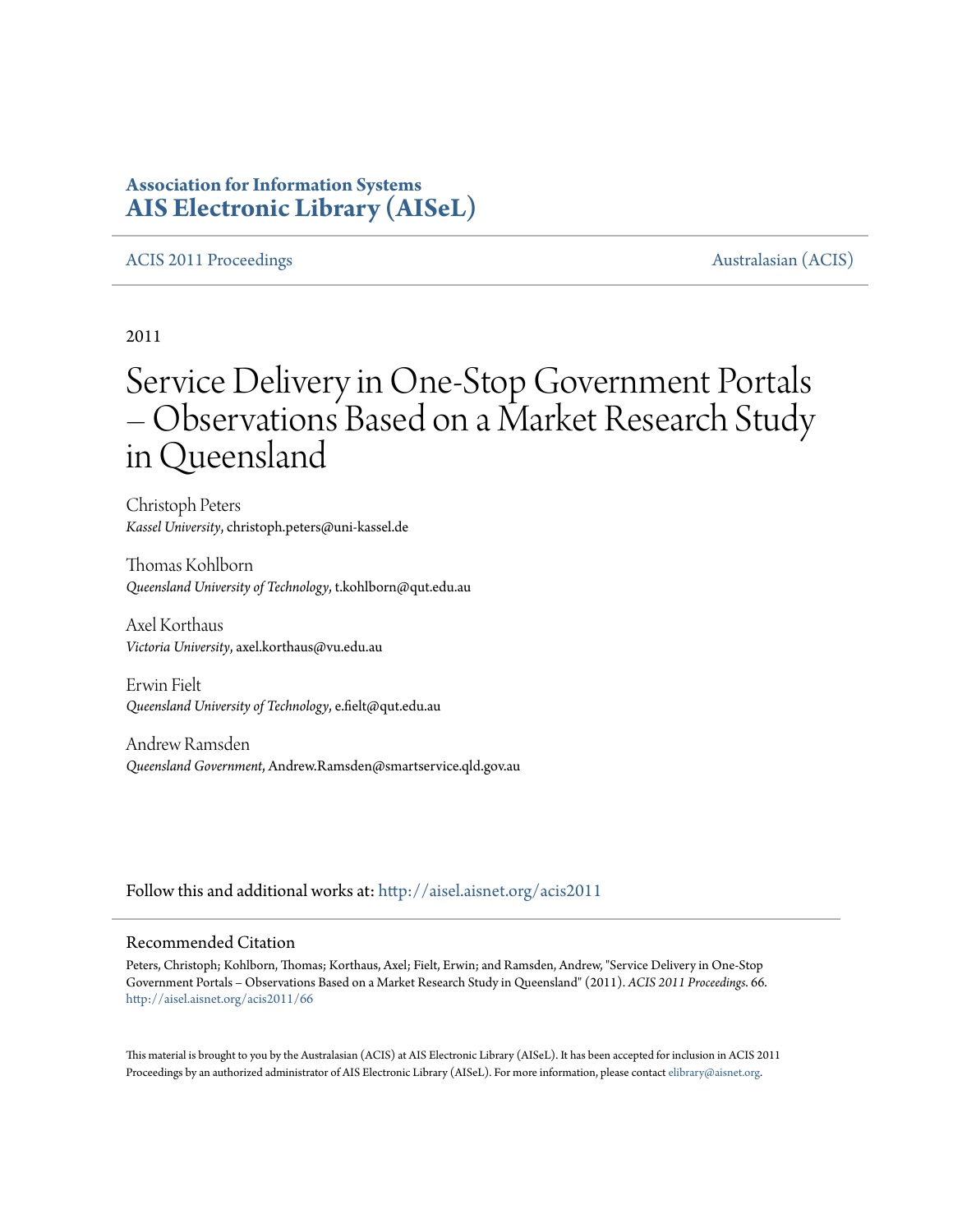# **Service Delivery in One-Stop Government Portals – Observations Based on a Market Research Study in Queensland**

Christoph Peters Research Center for IS Design Kassel University Kassel, Germany christoph.peters@uni-kassel.de

Thomas Kohlborn Faculty of Science and Technology Queensland University of Technology Brisbane, Australia t.kohlborn@qut.edu.au

> Axel Korthaus Faculty of Business and Law Victoria University Melbourne, Australia Axel.Korthaus@vu.edu.au

Erwin Fielt Faculty of Science and Technology Queensland University of Technology Brisbane, Australia e.fielt@qut.edu.au

Andrew Ramsden Smart Services Queensland Queensland Government Brisbane, Australia Andrew.Ramsden@smartservice.qld.gov.au

# **Abstract**

*New government service delivery models based on a "franchise" metaphor are being proposed recently to allow more citizen-centric service delivery by decoupling the government's internal departmental structure from the way services are presented and delivered to citizens. In order to evaluate the approach from an online channel perspective, the Queensland Government commissioned a market research study to compare their websites with the online presences of the UK Government and the South Australian Government, who both have adopted the "franchise" approach. The study aimed to inform an understanding of citizens' preferred model for interacting in the online channel and to identify the relative strengths and weaknesses of the existing websites. In this paper, we will a) report on the findings of this third party usability study and b) position the study, in the form of a critical reflection, against the background of a more comprehensive "Transformational Government" approach using a "franchise marketplace". The critical reflection points towards limitations of the study with regard to this bigger picture and discusses the potential benefits of service bundling that remained unconsidered in the study.* 

## **Keywords**

Service delivery, e-government, one-stop portals, usability study, service bundles.

# **INTRODUCTION**

Organisations in the private sector are under increased pressure to operate effectively and efficiently, while at the same time focussing on customer satisfaction. Nowadays, these challenges also apply to governments in the public sector. Thus, information and communication technology has been introduced to deliver an increasing number of services electronically. These activities can be subsumed under the term e-government, which aims to "enable and improve the efficiency with which government services and information are provided to citizen, employees, businesses and government agencies" (Carter and Belanger 2004).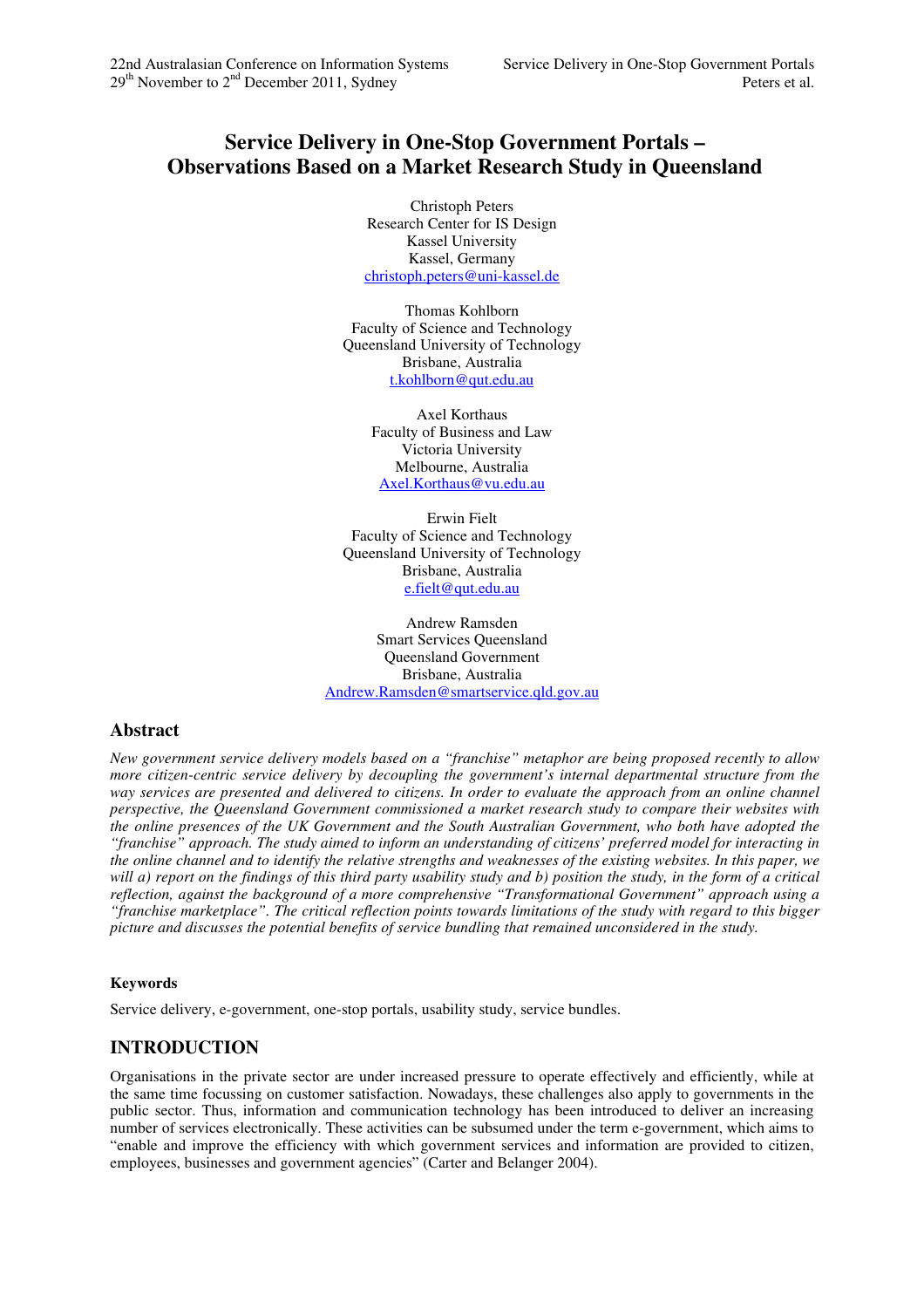In comparison to most organisations in the private sector that often focus on specific customer groups, governments typically have to deal with a huge heterogeneous portfolio of different services, which generally have to be offered to all citizens (Wang et al. 2005). Consequently, accessibility to government services and information has to be ensured for all citizens (Gouscos et al. 2002), whereby different groups of citizens will have different characteristics and demands. With regard to communication channels for delivery of government services, the online channel has probably become the most important for governments due to its cost efficiency. Thus, governments have an inherent interest in the adoption of the online service delivery channel by their citizens. Consequently, content and structure of government portals need to focus on those varying needs and aim at the "customers" (= citizens, residents and businesses) satisfaction (Kubicek and Hagen 2000).

In light of these requirements, governments have to decide on a specific online service delivery model, which determines both structure and content of the governmental online presence. Since the early days of egovernment, jurisdictions from an internal managerial perspective have been focusing on standardisation, departmentalisation and operational cost-efficiency, which (Tat Kei Ho 2002) has labelled as the traditional bureaucratic paradigm. Often, the way that public services offered to citizens were grouped together was determined by the internal structure of the specific government. Each department offered their services on separate web sites independently from the online offerings of other departments.

More recently, in part because e-government has not always delivered all the benefits that were hoped for (Dada 2006), a more holistic view of required government reform strategies has been proposed under the term "Transformational Government", which has been defined as "a managed process of ICT-enabled change in the public sector, which puts the needs of citizens and businesses at the heart of that process and which achieves significant and transformational impacts on the efficiency and effectiveness of government" (OASIS 2011). Proponents of the "Transformational Government" approach promote a new business model for governments that introduces "a new virtual business layer within government, focused round the needs of citizens and businesses (the "Franchise Marketplace"), which enables the existing silo-based structure of government to collaborate effectively in understanding and meeting user needs" (OASIS 2011). The "franchise" metaphor is used here to denote collaborative organisations for specific customer segments for government services (e.g. parents, motorists, disabled people), following the principle of "Build services around customer needs, not organisational structure" (OASIS 2011), which requires governments to re-think and re-design their service delivery on all levels of the organisation. At the front end, governments have started to investigate the use of one-stop online portals (OSPs) (Kohlborn et al. 2010b) following the desire to further increase customer satisfaction and operational excellence. These portals commonly apply the 'single window concept', i.e. they offer a single point of access to electronic services and information provided by different public authorities or even private service providers (Wimmer and Tambouris 2002).

Facing these trends and the underlying pressures, Smart Service Queensland (SSQ), an Australian state government agency that serves as the "front door" to the public by delivering all services offered by the Queensland Government to businesses and citizens, decided to advance the maturity of their online service delivery. This initiative involved the identification of the benefits of alternative service delivery models as well as the corresponding implementation steps required. As a foundation, an investigation of the relative performance of the current online presence of the Queensland Government compared to the online presences of the United Kingdom (UK) Government, one of the leaders in e-government (Accenture 2009; United Nations 2008), and the South Australian Government was commissioned. Both the UK Government and the South Australian Government have adopted the "franchise" approach. The aim of the investigation of the study described in this paper was to understand citizens' preferred model for interacting in the online channel and to identify the relative strengths and weaknesses of the existing websites. The market research (MR) was conducted by an expert service provider in the field, from now on referred to as MR company, and involved a representative sample of the Queensland public to assess all three websites.

Having collaborated with the Queensland Government in the context of the Smart Services  $CRC<sup>1</sup>$ , the researchers were asked to accompany and contribute to this research commissioned by SSQ. The researchers' project work focuses on service portfolios in both the private and public sector, and, within this context, puts particular attention to service bundles and their strategic role within service portfolios. The researchers participated in the market research sessions as critical observers, which allowed gaining important and valuable insights feeding into the research agenda of the larger collaborative research initiative.

This paper will review the findings of the commissioned market research and reflect on the observations made in this study<sup>2</sup>. The findings of the usability study produced by the MR company and the critical reflection contributed by the authors of this paper not only provide important insights for the governmental partner

 1 For further information, please refer to http://www.smartservicescrc.com.au

 $2^{2}$  SSQ has authorised the authors of this paper to report on the findings of the MR company's usability study for the purposes of this publication.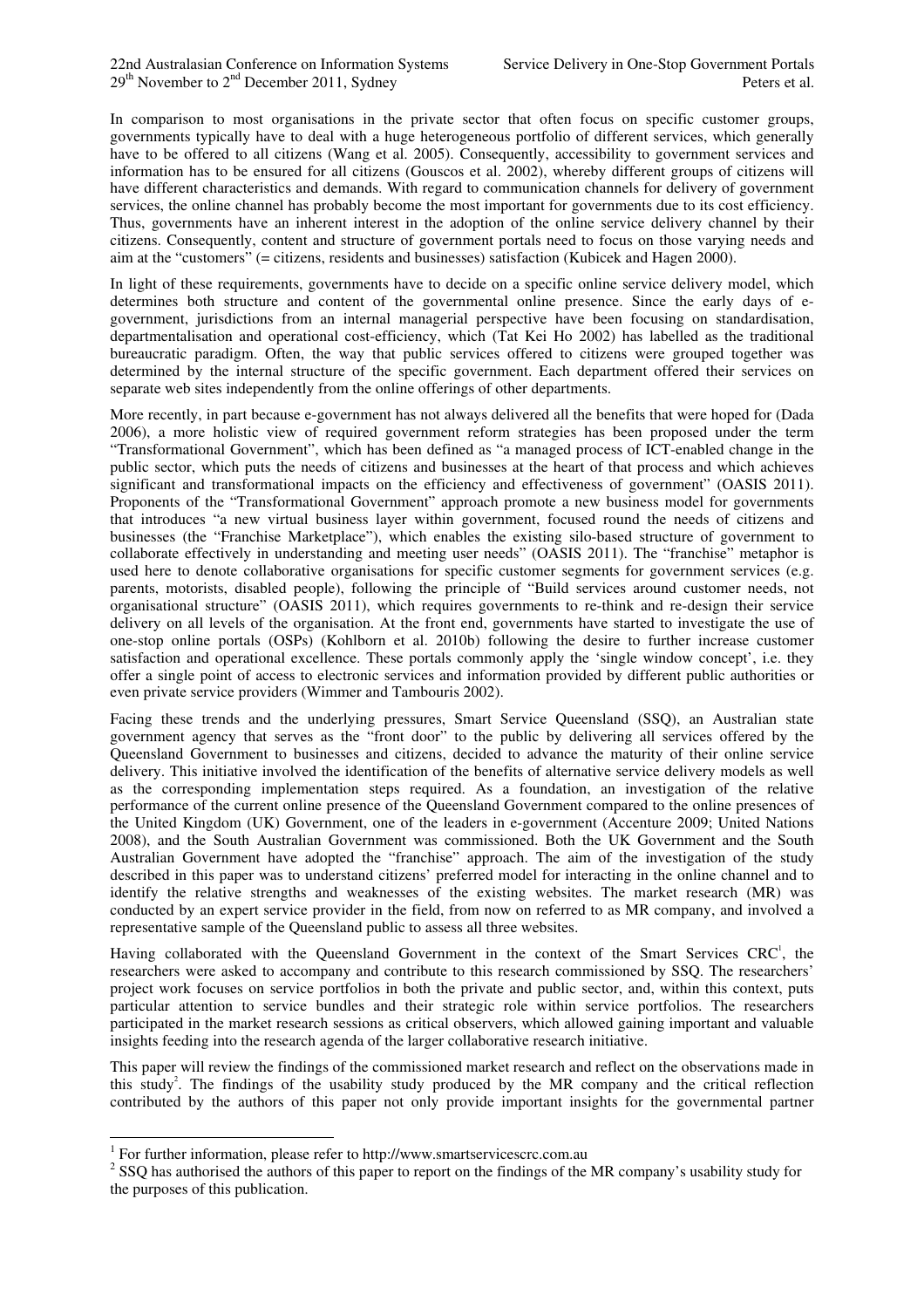regarding current opinions and behaviours of a representative sample of its target users. Even if their generalizability is limited, they will also be of interest to all governments that are currently on the verge of considering the development of a one-stop portal as a part of their journey towards the next stage of egovernment, i.e. transformational government, as currently drafted and proposed by Organization for the Advancement of Structured Information Standards (OASIS). By positioning the study against the background of a comprehensive transformational government approach and discussing the potential benefits of service bundling, which maps to the idea of creating customer franchises but remained largely unconsidered in the study, the paper also makes an academic contribution and extends the existing body of knowledge with regard to service bundling and service portfolios in the public sector.

The remainder of this paper is structured as follows. The next section provides an overview of related research in this field. Section 3 presents background information of the research setting and outlines the roles of both, the company conducting the market research sessions and the university researchers acting in the role of critical observers. Also, the objectives of the market research sessions are presented. After outlining the used methodology, we describe the sample selection process and its reasoning. Then, we provide a detailed description of the report created by the conductor of the market research sessions before we present our critical reflections as the sessions' observers. Additionally, we will discuss the development towards "Transformational Government" in some detail in the critical reflection section of this paper. The conclusions summarise the most important findings and highlight the contribution to the field.

# **RELATED WORK**

For the related work section, we will not discuss sources related to the discussion of transformational government approach, as this will be part of the critical reflection section. Here, we focus on evaluating online service delivery only. Online service delivery models in a government context typically relate to government websites or portals and their analysis is either focussed on the 'supplier side' or 'consumer side.' A supplier side analysis aims at analysing the website with regard to certain features, utilising content analysis as a research method. A consumer side analysis, on the other hand, typically involves end users evaluating the web site by providing scores for various attributes to measure their overall perception, thus using surveys or interviews as a research method.

A supplier side analysis of the government website or portal relies on the specification of certain features that are deemed related to achieving high-quality websites or portals (Melitski et al. 2005). Unfortunately, there is neither a common agreement on the set of relevant features nor on the scales to measure them. Analyses also cover a wide range of scenarios by focussing on different levels of government online delivery models, i.e. federal (West 2008), state and municipal (Carrizales 2006). Content analysis is often used to benchmark different sites as it provides a relatively objective way to rank the sites. (United Nations 2008; West 2008). These types of studies typically involve analysis of a large number of websites by a limited number of participants to measure the features in focus.

A consumer side analysis of the government website or portal requires the conceptualisation of different constructs that are considered to be related to the user's perception of quality and satisfaction, which is similar to the requirements for utilising content analysis. The main difference lies in the way to measure or operationalise the constructs. The focus of such studies is on the end users' perception of these constructs, so they require end user participation either in interviews or by answering various questions as part of a survey or questionnaire (Kaisara and Pather 2011). The constructs for such models can either be based on empirical research or derived from related research areas. For example, there are many studies in the field of human computer interaction and usability research that deal with the right level of information consumable by the websites' users (Shneiderman 1997) or usability principles in general (Nielsen 1993). Typically, these studies analyse the perception of a statistically significant number of end-users in regard to one website or portal in order to analyse the relationships between constructs, such as quality, satisfaction, or adoption. Nonetheless, neither the types of constructs nor the measurements are agreed upon in literature. Thus, there are major differences in the scope and depth of these studies.

However, to the knowledge of the authors only a limited number of studies actually take different online service delivery models with different underlying philosophies and compare them as described in this paper. To the best of the authors' knowledge there is still a lack of published market research providing useful input for decision making with regard to the selection of a superior service delivery model in a government context.

# **BACKGROUND & OBJECTIVES**

Each department of the Queensland Government has its own (sub-) website and is responsible for delivering all relevant services within that online area. The (sub-) websites of the departments are linked within the Queensland Government's portal, which basically functions as a gateway. Contrarily, the UK one-stop portal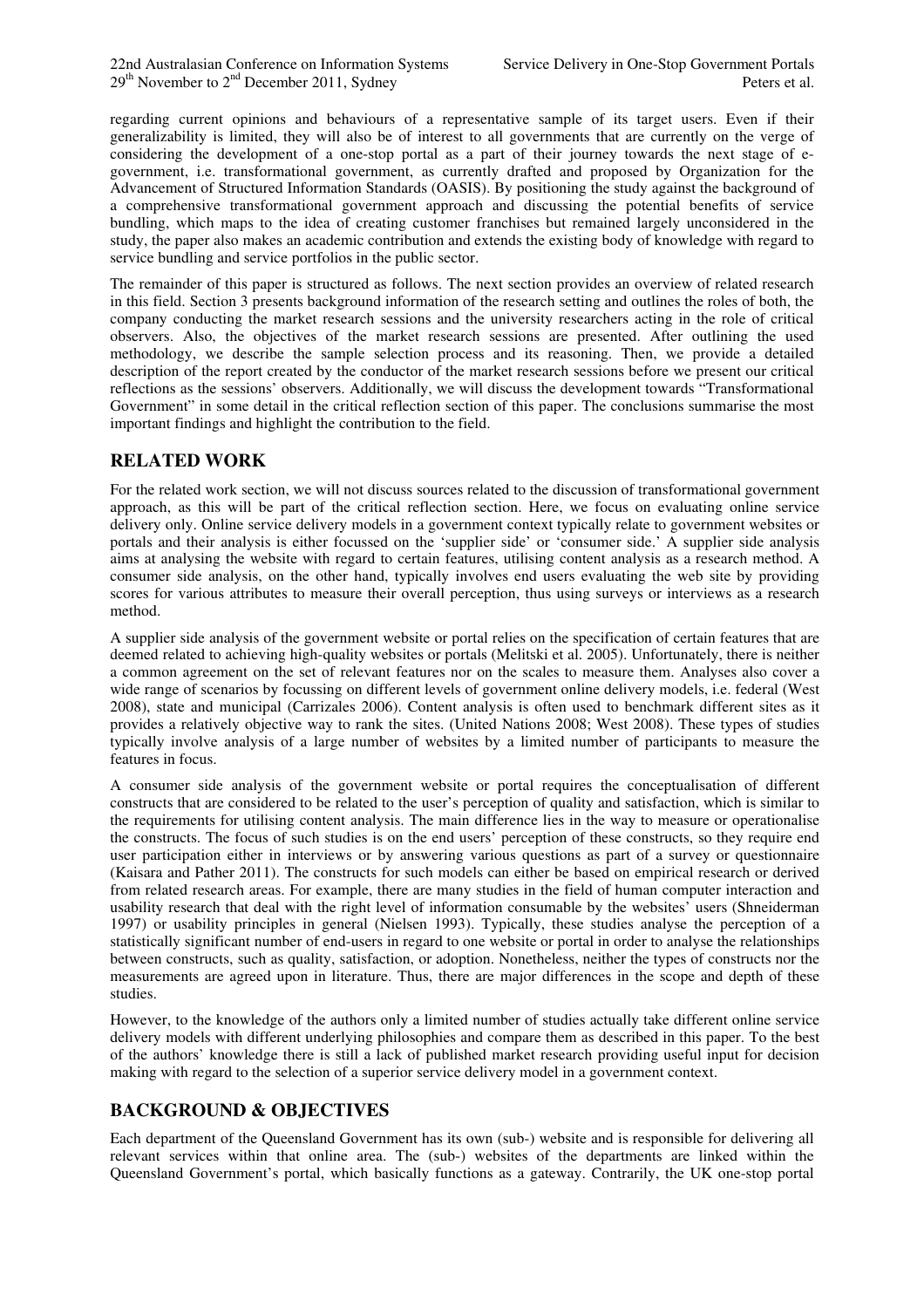aims at providing access to information and government services in one place based on presenting customeroriented bundles of services to the customers. It is important to note that the boundaries of these bundles cannot be seen as the boundaries between the existing departments. They are much more flexible, taking into account that users digest provided government services differently. The bundle-approach is supposed to lead to a much more citizen-centric service provision when implemented adequately. In order to analyse the potential effect of cultural influences, the portal of South Australia has been included in the study. South Australia is currently implementing a one-stop portal for their online delivery of services. However, the portal cannot be considered as mature as its UK counterpart.

In this context, as mentioned earlier, the overall goal for SSQ was "to gather a holistic view of what customers think of the proposed franchise model of online government services and identify any problems with various models." The study's objective included, as mentioned earlier, to understand customers' preferred model for interacting with Queensland Government in the online channel, and to understand the relative strengths and weaknesses of existing websites and approaches for presenting government information online.

The market research sessions of the MR company were designed to address the following questions, among others:

- How do customers locate government information and what are paths commonly taken to find information?
- Do customers get confused when navigating between portal sites and agency sites and vice-versa and does this affect their user experience?
- What overall model do customers prefer based on their use of various government sites?
- Which overall model is more efficient for customers?

Questions that guided the critical reflection of the study by the authors of this paper were intended to provide further insight for addressing SSQ's overall goal stated above:

- Was the study comprehensive enough to establish superiority of a particular service delivery model?
- How can the study be positioned with regard to the larger goal of embarking on a transformational government reform strategy?
- Which role can service bundling play in a franchise-based service delivery model context to improve customer satisfaction?

# **METHODOLOGY**

From a methodology perspective, two aspects need to be clearly separated.

Firstly, the design of the market study will be described. It is important to note that this design was beyond the control of the researchers, as it was the responsibility of the MR company. The market research can be characterised as an observational usability study (Nielsen 1993) in an experimental setting. An observational approach provides several advantages and disadvantages. The main benefits are twofold. First, the reality aspect is prevalent, i.e. the study covers events in real time. Second, also the concept is captured. As disadvantages one can regard its time-consumptive characteristic and the threat that the study proceeds differently, because participants are feeling unfamiliar with being observed while performing the task. The latter disadvantage could be mitigated through the setting described below.

The observation was conducted in a permanent usability laboratory at the facilities of the contractor the Queensland Government had selected. As recommended by (Nielsen 1993), the facilities comprised two main rooms: a test room and an observation room. The participant and a facilitator were sitting in the test room. From here, the participant's face and his/her screen were videotaped and the sound (the participant's oral expressions) was captured. Thus, the think aloud method could be applied. This method is designed to not only capture the final task completion, but also its process. In addition, it encourages the user to articulate whatever he/she does (Lewis and Rieman 1993). The advantages of participants thinking aloud are various, e.g. one can anticipate and trace the source of problems much more easily (Rubin and Chisnell 2008).

Two of the authors of this paper were sitting in the observation room, accompanied by delegates from our government partner. Within the observation room, the screen of the participant and the face of the participant were projected via a data projector. This was supported by a usability testing and market research software, which also reproduced the sound from the test room, i.e. the articulated thoughts and answers of the participant as well as the questions of the facilitator. This highly recommended setting allowed us to discuss user actions without disturbing the user when they occurred. As these sessions were also recorded, it is also possible to reexamine them. Each session was conducted within a 90 minute timeframe and with one participant only.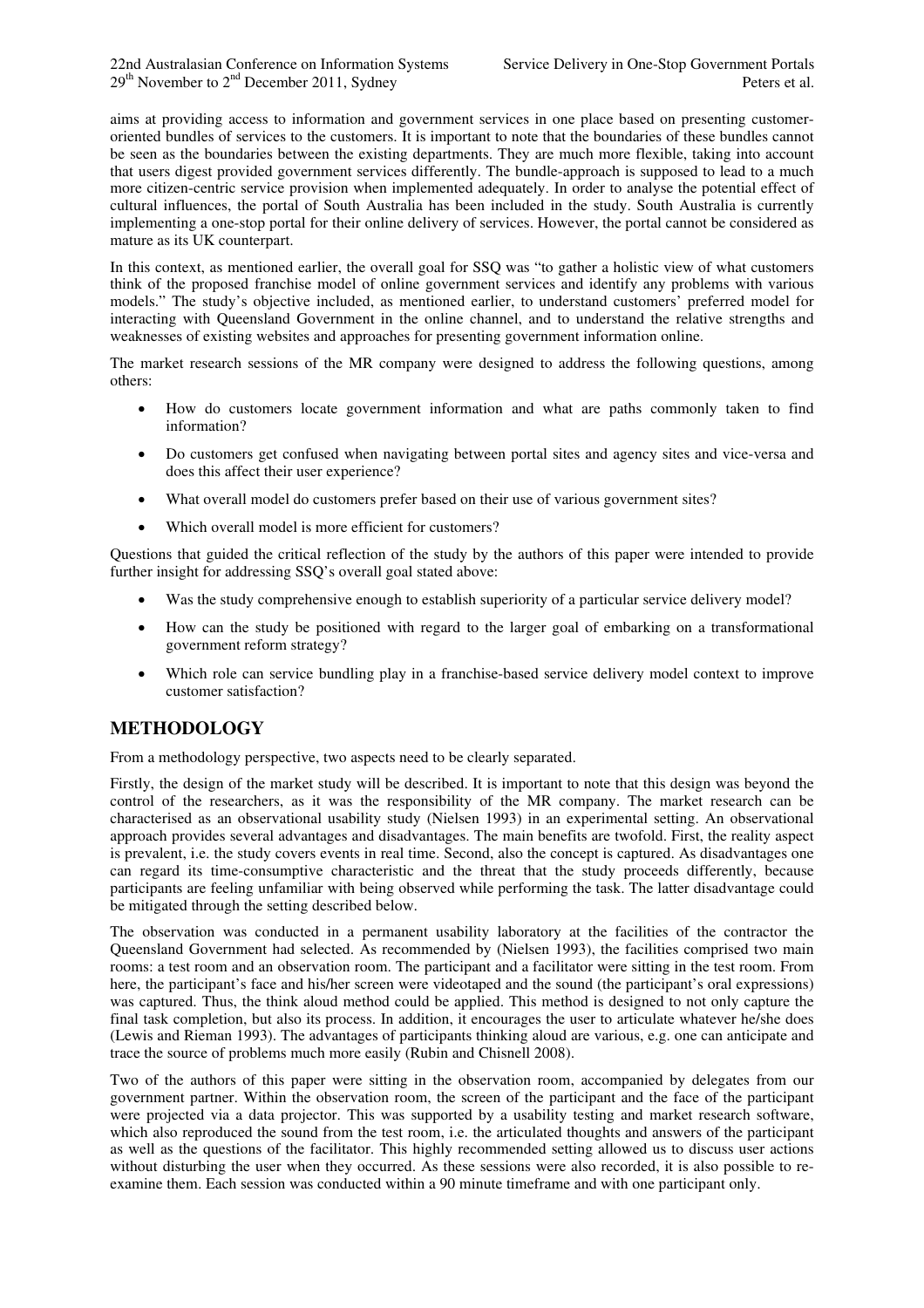$29<sup>th</sup>$  November to  $2<sup>nd</sup>$  December 2011, Sydney Peters et al.

The participants were supposed to be a representative sample of the Queensland public. 44 market research sessions were conducted in both, urban  $(61%)$  and rural areas  $(39%)$ , with participants that have not participated in any web usability testing within the last 6 months. The number of male and female participants did not differ more than 20% overall. Also, other demographical requirements to ensure representativeness of the sample, such as age groups, educational and occupational background, household incomes and Internet usage confidence, were taken into account. As an integral prerequisite, participants had to have used a Queensland Government website in the past 6 months. The sample included business owners, indigenous Australians and people who have a visual or cognitive impairment. As incentive, all participants received 75AUD for the session.

The second aspect, from a methodology perspective, relates to the contribution made by the authors of this paper. The aim of the qualitative research was to provide a critical reflection of the study based on the researchers' involvement as session observers and to theorise by anchoring the observations in the broader literature on transformational government. The approach can be categorised as explorative research, as the problem has no clear definition yet and more insight is required. The objective of exploratory research is to gather preliminary information that will help define problems and suggest hypotheses. In the following, we will start by describing the findings from the market study in more detail.

## **FINDINGS FROM THE USABILITY STUDY**

Based on the analysis of the data that was captured during the market research sessions, the MR company presented the following key findings in their report, which we will briefly summarise below:

#### **Search engine optimisation is critical**

In an attempt to answer the first study question, the pathways chosen by participants to find government information have been examined. The goal was to identify how website visitors use and navigate through government websites and to better understand the natural browsing habits of the participants. Therefore, participants were asked to recreate a service encounter that they had recently performed visiting the Queensland Government websites. Taking into account the findings of analysing the navigation paths of all participants, mostly four distinct first steps were taken to arrive at the relevant services, which are displayed in Table 1. Users either used the search engine 'Google' as a starting point or they tried to find information starting at the respective government's or department's website. However, most users were unaware of the governments' website address. Navigation paths comprised in "Others" in Table 1 are for example other search engines such as Microsoft's Bing. For all three websites, at least 80% of the users started their search for a service with the search engine Google.

|                        | Queensland | South<br>Australia | United Kingdom |
|------------------------|------------|--------------------|----------------|
| Google                 | 82%        | 80%                | 87%            |
| Government<br>homepage | 6%         | 12%                | 9%             |
| Department site        | 7%         | 3%                 | $1\%$          |
| Others                 | 5%         | 5%                 | 3%             |

Table 1: Comparative overview of starting points for finding a service

The results clearly show that Google as the Internet's most favoured search engine plays the dominant role regarding pathways to government websites. Thus, the report concludes, search engine optimisation is critical, so that Queensland Government sites are ranked highly for key search terms. Thereby, explicit consideration should be placed on the fact that several users ignored sponsored links.

#### **Users are currently satisfied with the existing Queensland approach, but prefer franchise sites after frequent use**

The next aspect examined was the preferred model for interacting with government online. Users were asked to complete a task on one of the three government websites which they already attempted on the Queensland Government website during the last six months. After completion of these so-called "real-life" tasks, the users were asked to rank the websites in order of personal preference. For the highest preference three points were given, two points for the second highest and one point, respectively, for the lowest preference. As a result, users were in favour of the websites of South Australia and Queensland with both 43 points versus 28 points for the UK Government sites. The preference for the Australian sites was explained with the higher level of familiarity due to two facts: the tasks were already performed at Queensland's Government websites before and the UK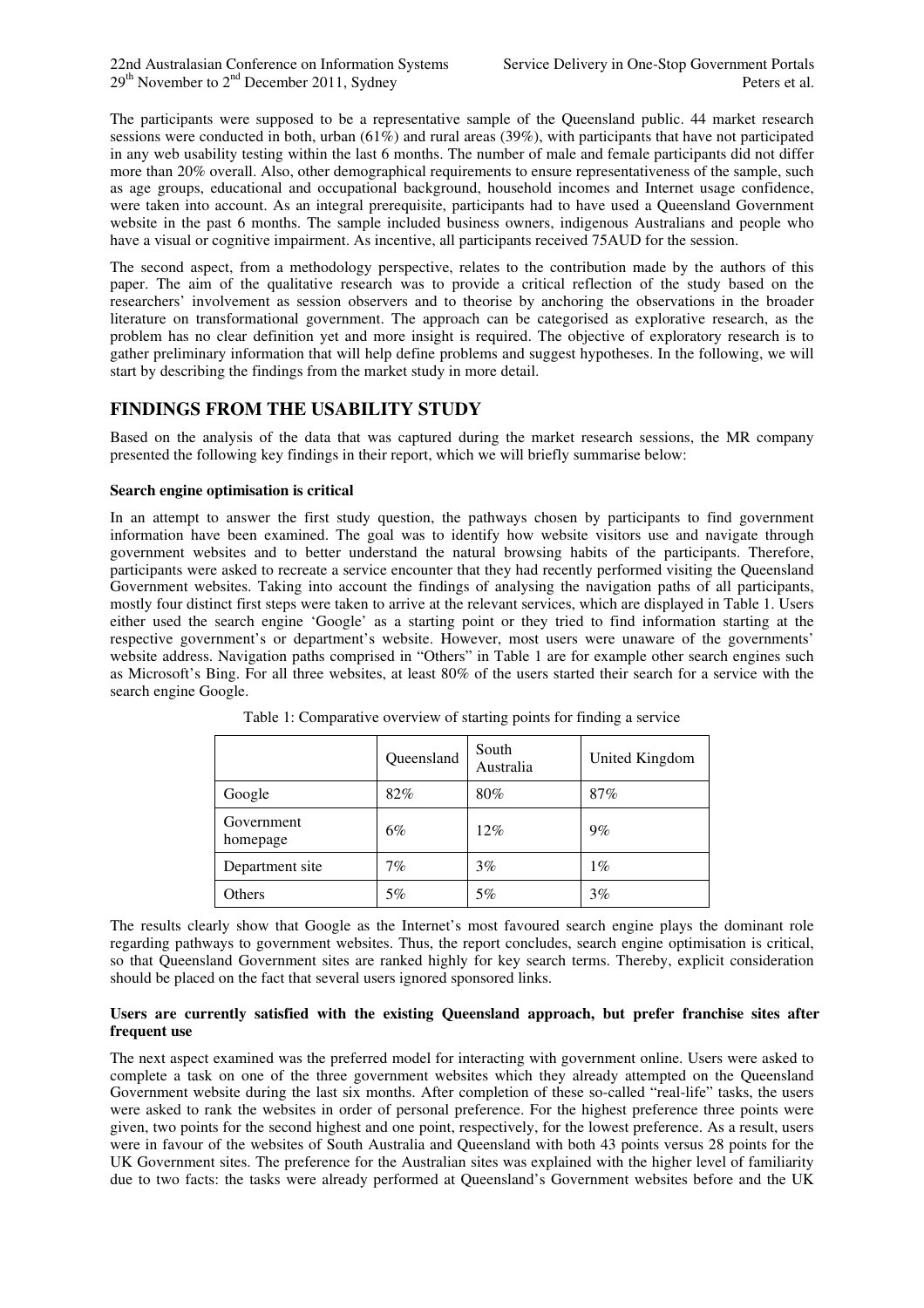websites included linguistic particularities the Australian test users were not used to. Also, the consistent user experience layout of the Queensland websites featuring a prominent Queensland Government logo was perceived more trustworthy than the brandings of the UK government sites called DirectGov and Businesslink, which are perceived as "made-up" by the users. For government websites, users prefer the government to be mentioned explicitly.

In order to identify an overall preferred model, users were then asked to perform a number of prescribed tasks. After a participant completed all tasks for one website, they were asked to evaluate the website in five different categories on a scale between 0 (strongly disagree) and 10 (strongly agree). The rating criteria and results of this assessment were chosen by the MR company and are displayed in Table 2:

| Criterion                    | Queensland (QLD) | South Australia (SA) | United Kingdom (UK) |
|------------------------------|------------------|----------------------|---------------------|
| Right level of detail        | 7.71             | 8.26                 | 8.43                |
| Reliability                  | 8.45             | 8.79                 | 8.55                |
| Easy to complete             | 6.93             | 8.21                 | 8.02                |
| Clear and easy to understand | 7.36             | 8.24                 | 8.07                |
| Visually appealing           | 6.85             | 7.38                 | 7.20                |

Table 2 User satisfaction for each criterion for each region after all tasks for a website were completed

These results are described as minor differences between the regions in the report. Still, it is outlined that Queensland performed lowest on all levels of satisfaction.

After all tasks were performed, users were asked to rank the three websites in order of preference again. This was done to capture the difference in perceived usability before and after the execution of prescribed tasks. Interestingly, a "significant switch" of preference could be monitored and the websites of the UK (49% of votes as most preferred model) outperformed the websites of South Australia (23%) and Queensland (28%) clearly. Some users had difficulties to choose their preferred model. They liked the level of information on the websites based on the franchise service delivery model and "the way in which it was set out", but were more familiar with the Queensland websites based on the traditional approach. The report draws attention to the test environment this switch was achieved in and concludes that in the real world such a change of preference could take much more time as users do not perform as many tasks as in the testing scenario. The report also distinguishes between users from Brisbane and Rockhampton as well as between general users, business users and customer service advisors of the Queensland Government, but due to the limited space these aspects are left out of this paper. The report summarises by stating that "users are currently satisfied with the existing Queensland approach, but prefer franchise sites after frequent use" and in terms of satisfaction all three regions performed to a "relatively similar standard". As users were also asked to highlight 10 out of 50 adjectives after they had completed all tasks for one website, so-called word clouds could be created. In this context, the UK Government site's word cloud particularly highlights words such as understandable, convenient, usable, useful and detailed. The choice of adjectives was not as positive for the other two websites.

#### **No single model appears to be more efficient and easier for users**

The comparison of the service delivery models in regard to efficiency is measured by a task completion rate. The completion rate was assessed by the session conductors after each task. The possible ratings were: 'Easy' (task is completed easily), 'Medium' (user took one or two attempts, and experienced some difficulty), 'Hard' (user took more than two attempts, and/or experienced a great deal of difficulty) and 'Fail' (user was not able to complete the task). Here, the UK sites had the lowest completion rates – despite the fact that they were the most preferred ones. Overall, the report states that "no single model appears to be more efficient and easier for users" and when looking at overall completion rates, all three regions were very close and there is no clear leader. As implications, it is noteworthy to consider the following factors which highly influence user satisfaction: visual design (including consistency), trustworthiness and credibility of the site, information design and previous experiences on these sites. The report concludes that "users must be able to complete their tasks with relative ease whichever model is chosen". However, it states that the franchise approach can be advantageous because of the "overall consistency of experience" that can be offered and the possibility to enable a consistent management of search engine optimisation across all areas of government responsibility.

#### **Content is critical**

Users appreciate websites that provide relevant information in a format that supports readability and that is clear and concise. In comparison over all provided services, a high-level consistency of quality content is what users are looking for. Delivery models which support the users by providing content of high quality and enable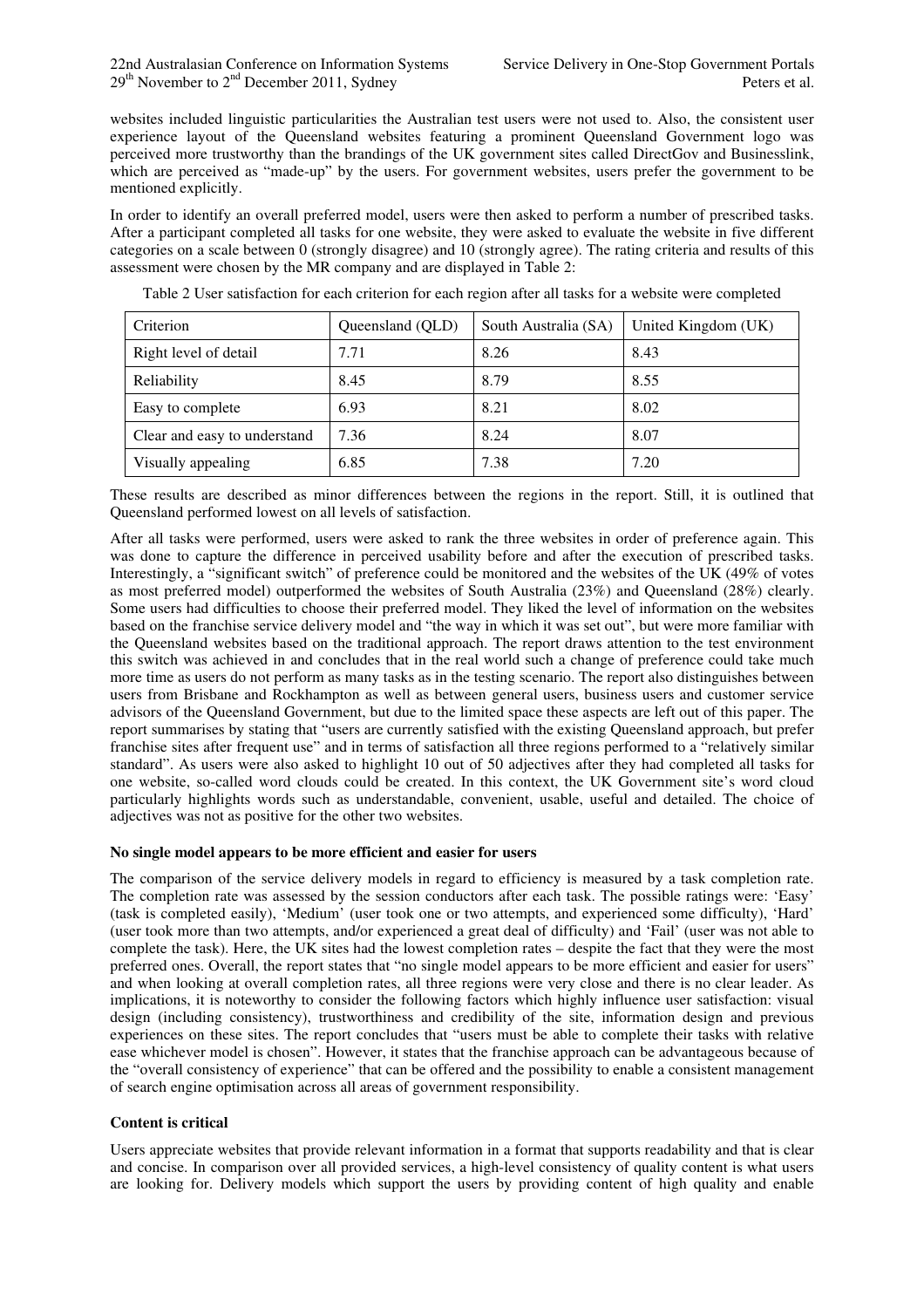intuitive findability are going to outperform other models. The UK and the South Australia model delivered a consistent experience in terms of content at the right level of detail for their users, which was highly appreciated. The report also states that in order to control the content quality of the websites, the according group in charge needs to be "sufficiently resourced with appropriately skilled people".

#### **Users are unconcerned when linking to multiple sites**

The next objective was to investigate the users' awareness of pathways. While most users were at least peripherally aware, some users did not recognise when they were being taken to other websites, sometimes even when there were changes in the graphical layout of the websites. In the case of the Queensland Government websites they often did not notice, presumably due to the consistency of the layout which creates a consistent user experience. As an interesting finding, some users stated that they do not care about being taken from site to site – as long as they find the information they are searching for. A more critical factor for government sites are signs for credibility such as the domain-ending ".gov" in the address bar or specific government logos. Additionally, graphical guidance and orientation, e.g. through the use of so-called breadcrumbs (a navigation aid that shows the page's location in the website hierarchy in a compact manner) - as used in the websites of South Australia - were perceived helpful. Although users are unconcerned with being linked to multiple websites, the franchise sites were ranked higher overall than the Queensland site, because the users found that the websites based on the franchise model were "easy to use" and "everything they needed was just there".

#### **Proportion of government information on franchises versus agency sites**

The superior role of the UK model was also supported by the users' comments that they liked "size and simplicity of the [UK] website". The report suspects that the preference for the UK website goes back to the size and simplicity of the website and the proportion of content that has been migrated to the franchise site – compared to content that is still available on the different government department websites. More specifically, the franchise service delivery model does not provide the full scope of government services on the portal itself. For certain services, the user has to visit specific agency websites for their consumption. The MR company assumed that only 10% of all UK government information is migrated to the portal site. Based on the MR company's experience, they suspect that the Pareto principle is applicable, which states that 80% of the users look for 20% of the content published on the website. Building on that statement, it is brought forward that only the most popular content should be centralised in a portal, but not more than 20%, and the long tail of the rest of the services should be kept on the departmental websites. The report assumes that there might be a "sweet spot" for the right proportion of content to be migrated. Whichever proportion is chosen, this should be closely and continuously monitored and adapted accordingly.

# **CRITICAL REFLECTION**

In the following critical reflection, we will briefly revisit some of the findings of the report to offer additional considerations, particularly with regard to the potential role of service bundles in one-stop portals, an area that needs future research beyond the study presented in this paper in order to better evaluate the full potential of a franchised approach. Related to these considerations, we are going to discuss the role of the study in the context of a more comprehensive reform strategy towards transformative government.

With regard to the objective of understanding the relative strengths and weaknesses of the existing websites as perceived by users, the study has produced some interesting and important insights as summarised in the last section of this paper. However, no strong conclusions could be drawn. Although the report states that "Users are currently satisfied with the existing Queensland approach, but prefer franchise sites after frequent use", it also comes to the conclusion "that there are no significant differences in overall user satisfaction ratings between each model" and that no single model appears to be more efficient and easier for users.

Yet, revisiting the outcomes of the preference assessment, it appears to be important to direct attention towards the switch in user preferences. The participants were twice asked to rank the existing websites in order of preference. For the first time, they had to make the assessment after they finished the user-generated tasks, i.e. the ones they had already performed before. The second assessment occurred after the users had finished the prescribed tasks. Table 3 below shows the preferred government websites of the participants at these two different stages.

|       |                           | Queensland   South Australia   United | Kingdom |
|-------|---------------------------|---------------------------------------|---------|
| tasks | Before the prescribed 42% | 47%                                   | 11%     |

Table 3: Preferred government websites before and after the prescribed tasks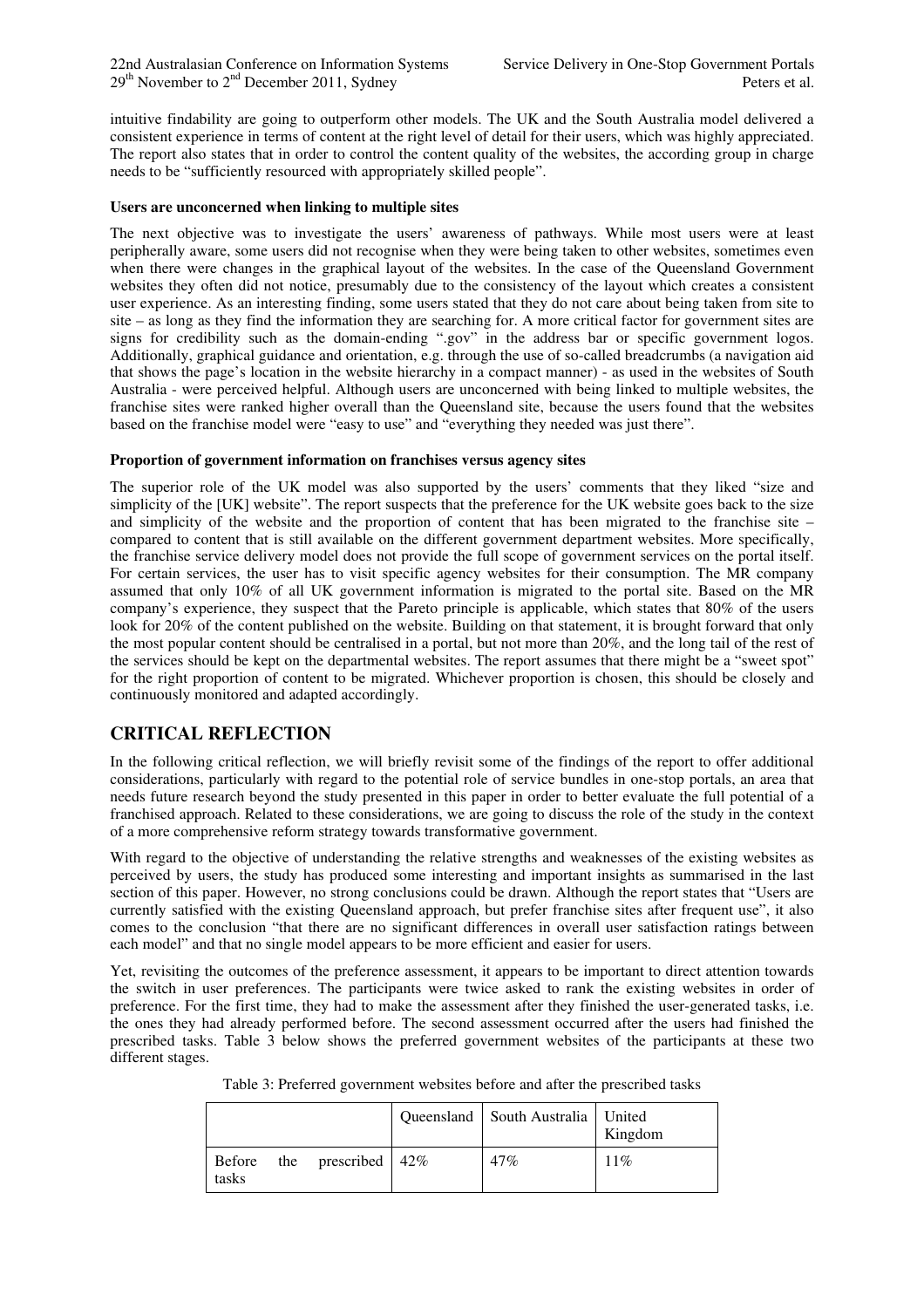With regard to the first assessment, one has to keep in mind that the users re-created a 'real-life' task which they had already executed at the Queensland Government website before (within the last six months). This characteristic most likely explains the high preference rate at this stage for Queensland's websites, particularly due to the users' familiarity with this task on the website. It is more surprising that the South Australian government websites could position themselves at the top of the ranking. The fact that the government website of the United Kingdom was hardly mentioned as a first choice is likely to correlate with the participants' familiarity with Australian government structures as also mentioned in the report. However, the change of preference in favour of the UK Government websites after the previously unknown prescribed tasks were performed was very strong and demands a closer look for explanation. The UK Government has the most comprehensive implementation of a franchised approach, whereas South Australia had only partially realised the approach when the study was done. Also, it should be noted again that after all tasks were performed, the current Queensland Government website was rated lowest (see Table 2), i.e. the satisfaction rates for franchise-based service delivery models outweighed the ratings for the traditional approach in each of the five categories user satisfaction were examined.

On a more general level, one might challenge the study's ability to fully assess users' preferences for the different service delivery models. The underlying question is, how would online service delivery of a government that uses franchises in the backend differ from one that does not and was the study suitable to capture that potential difference to the full extent? The report alludes to the potential benefits of the franchise approach by stating that the approach can be advantageous because of the "overall consistency of experience" that can be offered and the possibility to enable a consistent management of search engine optimisation across all areas of government responsibility. However, beyond that an important aspect would be that a franchised website is aimed at offering more citizen-centric service bundles (groupings of services) in the information architecture. For example, Kernaghan and Berardi (2001) distinguish three types of bundling, namely bundles based on life events, bundles based on demographics such as seniors or disabled people and bundles based on topics such as 'tourism' or 'health'. These service bundles can be mapped to the franchise organisations in the virtual business layer of the government, i.e., each service bundle represents an aggregated offering of the services the corresponding user franchise organisation is responsible for. The main benefit of such service bundles is that they group services together which are related to specific needs or customer segments and typically would be consumed together or at least, by being presented together as a group, fulfil an important information function with regard to the offered portfolio of services that are related to that specific need.

Due to testing that was mainly based on unrelated prescribed tasks, the study could not fully appreciate the potential benefits of customer segment-specific or need-specific service bundles (franchises). Although government websites are often not browsed through on a very regular and frequent basis (in contrast to news or social networking portals) but are visited having a dedicated purpose in mind, namely to access a specific government service, the "cross-selling" of government services (and possibly even external services) based on their offering in topical service bundles could potentially be a very positive influencing factor on user satisfaction in the longer term relationship with the government. This effect could not be tested based on the design of the current study.

An approach leveraging the idea of service bundles to the maximum will also potentially have an impact on navigability, intuitiveness, ease of use and overall user experience. The report focuses strongly on the initial navigation pathway that brings users to the government website that offers the service the user is looking for. It stresses the importance of the "Google" search engine and derives from this insight recommendations with regard to search engine optimisation. However, it does not investigate the potential benefits of improving navigability etc. within the domain of government websites, facilitated by the service bundle concept. The main scenario described in the report is the one in which the user arrives at the government website on the exact page of the specific service that was searched for. Still, it is desirable for the government to guarantee that users see more than only the service they searched for (cross-selling). By increasing customer awareness of the content offering over time cross-selling reduces customer effort and retains customers in the cost-effective online channel. Therefore, the government needs to provide other relevant links and related services as well as a straightforward navigation structure that does not confuse the customer. An approach based on service bundles can accomplish this requirement. Service bundles themselves can either consist of services with a high topicoriginated relatedness or they might be useful in the environment of a specific life-event such as "getting married" (Wimmer 2002). What is of utmost importance is that instead of a strict alignment of services with specific government departments, as it is common in the traditional approach, it is the understandability and intuition for the customer that counts and is put into practise using the service bundle approach. Departments keep changing their names, and the franchise approach with corresponding service bundles at the front end frees citizens from the need to have detailed knowledge about the machinery of government. As the MR report already points out, one of the "pros" of the UK Government franchised approach is that "users do not need to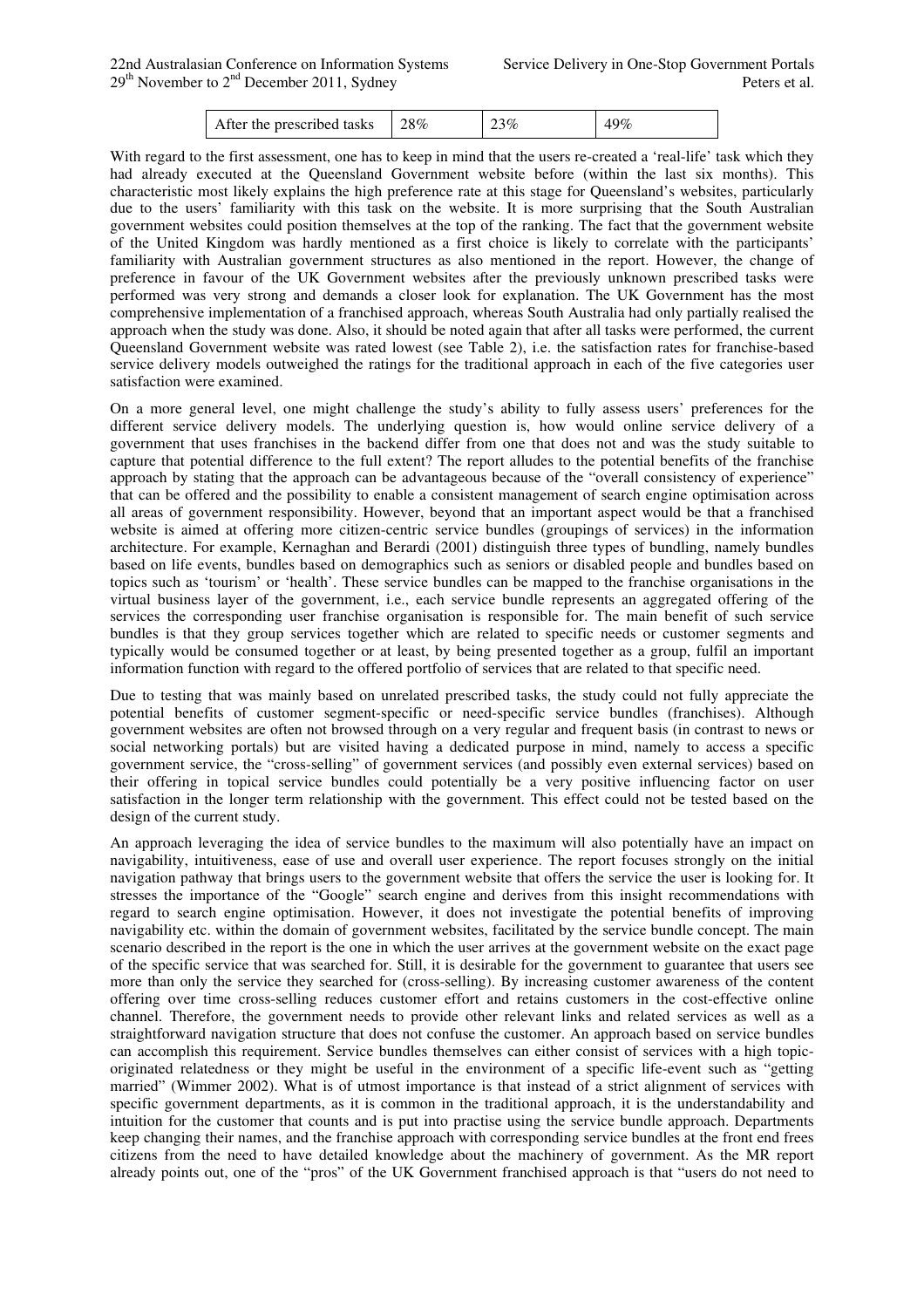know which department looks after their specific enquiry – the information is arranged according to topic, rather than department." This development hints to a philosophical shift in government from agency-centric to customer-centric service delivery that service bundling exemplifies so well. Moving from department-structure to bundles is the first (and arguably largest) culture shift, and it paves the way for changing the focus to meeting customer needs and reducing customer effort.

From a bigger picture, it is important to note that the study discussed here is a usability study only. While it was conducted having the objective in mind to "gather a holistic view of what customers think of the proposed franchise model of online Government services", it has to be stated very clearly that a usability study alone cannot probe the core of the franchise approach as proposed, e.g., by the OASIS Transformational Government Framework (TGF) (OASIS 2011). The reason for this lies in the much broader view that this proposed approach takes, as it "aims beyond purely technical aspects of better enabling e-government processes towards addressing the cultural and organisational barriers which have hindered public service benefits realisation." By encompassing "a new 'virtual' business layer within government which allows an integrated, government-wide, citizen-focused service to be presented to citizens across all channels, but at no extra cost and without having to restructure government to do so", it addresses not only the online channel of service delivery, but also all other channels such as call centres and over-the-counter services or other frontline public services in an integrated way. Thus, the online front-end is just one single element that might reflect changes based on the adoption of a franchise model, but most likely not the essential one. Here, tremendous further efforts are needed in order to realise the potential benefits. Still, Queensland can be optimistic as first, the Australian Government has identified the time being as "an era where the pace of change will accelerate through technology-enabled transformation of the business of government" (Australian Government Information Management Office 2006) and second, Australia and the UK are cited as two of the leaders of transformational government (OASIS 2010).

The "Franchise Marketplace" as the virtual business infrastructure within which "Customer Franchises" collaborate with each other and other stakeholders to deliver user-centric, trusted and interoperable content and transactions to citizens and businesses lies at the conceptual heart of the Transformational Government approach.

According to OASIS (OASIS 2011), the "Customer Franchises" as collaborative organisations created by the government serve purposes of "understanding the needs of a specific customer segment for government services (such as, for example, parents, motorists, disabled people, land and property); championing the needs of that segment within government; aggregating content and transactions for that segment across government and beyond; and delivering that content and services as part of the wider Franchise Marketplace" (OASIS 2011).

Due to the holistic nature of the approach, the journey towards a Transformational Government reform involves much more than just restructuring the online channel or implementing a one-stop portal. The Transformational Government Framework, which is currently in the process of being specified by a new OASIS Technical Committee that was launched in September 2010, for example will include a Transformational Government reference model, a series of policy documents necessary to implement the change, a value chain for citizen service transformation, a series of guiding principles, a business model for change, a best practice delivery roadmap and a checklist of critical success factors. Transformational Government is a far reaching organisational strategy to meet expectations "to deliver better and more services for less cost whilst maintaining high-level oversight and governance".

Comparative usability testing as in the case of the study discussed in this paper can only be one element to support decision making processes in governments that consider embarking on a government transformation process leveraging the franchise service delivery model in its entirety. However, it should be noted that usability testing can be a good way to measure an organisation's commitment to customer-centricity, which will be the key determining factor in the success of any service-delivery channel.

# **CONCLUSION AND FUTURE RESEARCH**

This paper presented the findings of a commissioned market research, which included a comparative assessment of three governmental web sites, of which two followed a franchise approach, by a representative sample of the Queensland public, and reflected on the observations made in that study. With regard to the objective of understanding the relative strengths and weaknesses of the existing websites as perceived by users, the study has produced some interesting and important insights. A critical reflection pointed out potential limitations of the study's design as it does not allow testing potential benefits of presenting service bundles (based on the organisational franchises in the background) to citizens and businesses. By prescribing individual tasks to be performed, the advantage of collocating services in bundles based on an analysis of citizen needs and expectations were not tested. Besides the limitations described in the critical reflections section, it has to be considered that implementation of the proposed service delivery model requires a high level of top management support. This is especially due to existing power structures within and between different government departments. Also, required implementation efforts might vary significantly depending on the complexity of the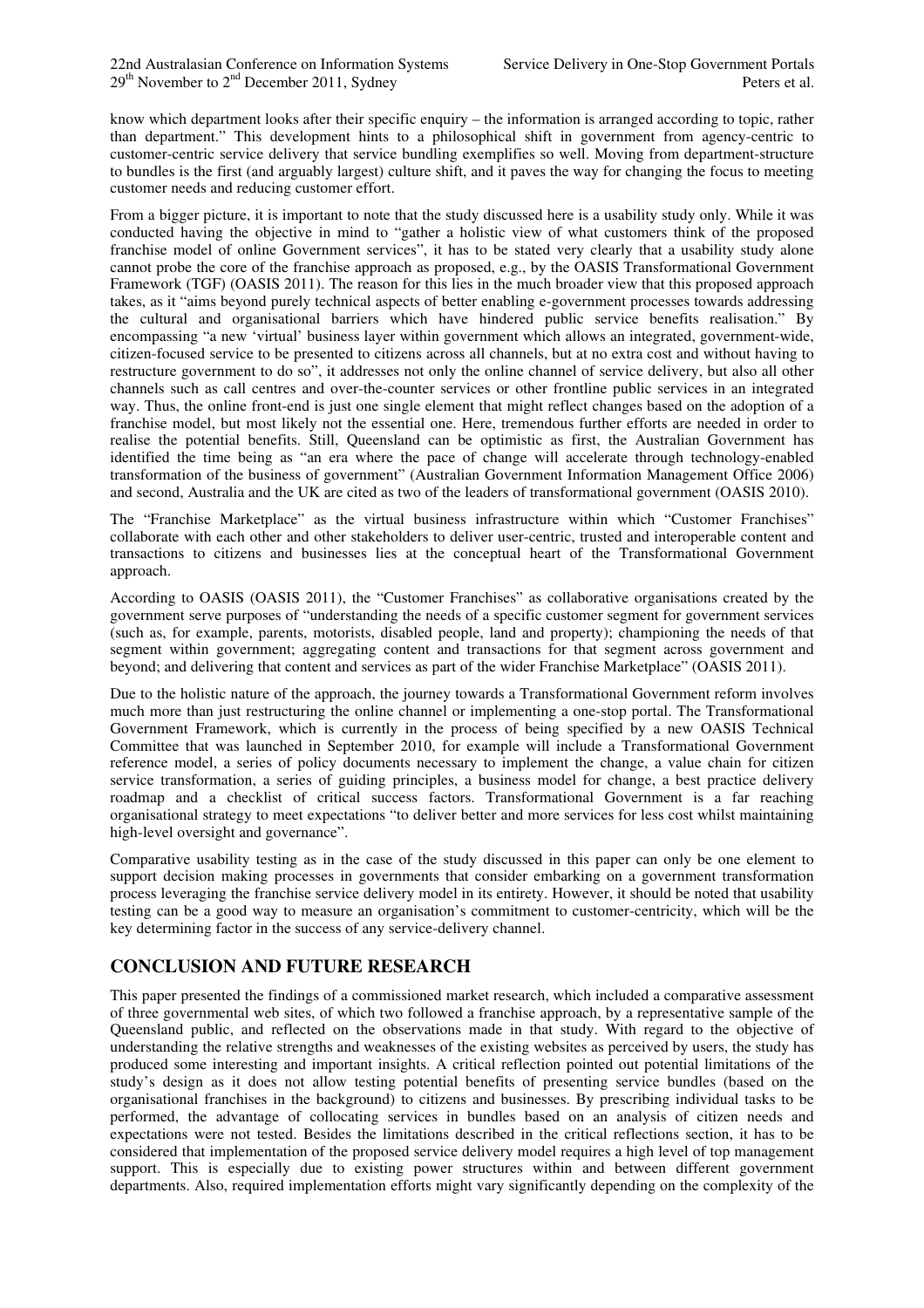government structure, e.g. consider the United States federal government structures versus those of Hong Kong or Singapore as city states.

In terms of our practical contributions, the findings are of interest to all governments that are currently on the verge of considering the development of a one-stop portal as a part of their journey towards the next stage of egovernment, i.e. transformational government, as currently drafted and proposed by OASIS. By positioning the study against the background of a comprehensive transformational government approach and discussing the potential benefits of service bundling, which maps to the idea of creating customer franchises but remained largely unconsidered in the study, the paper also makes an academic contribution and extends the existing body of knowledge with regard to service bundling and service portfolios in the public sector.

Future work needs to focus on conceptualising and validating quality models to assess the franchise approach since a model purely focussing on the front end can only provide limited insights into providing "a holistic view of what customers think of the proposed franchise model of online government services and identify any problems with various models." However, measuring the utility and usability of the service offerings will be critical in indicating the overall success of the online channel at the front end of the franchise approach. In turn, models need to be developed that provide the means to evaluate the quality of bundles and one-stop portals, both of which have only received limited attention by academia (e.g., Moraga et al. 2006). Having these models in place allows a fair comparison between the same units of analyses having a specific objective in focus. As pointed out in the related work, although several evaluation models in the government domain are available, their utility is limited for evaluating franchises, bundles, or one-stop portals, as their focus and scope is (slightly) different. Furthermore, approaches or methods that support governments in identifying services that should be bundled needs to be provided. Baida (2006) provided an approach based on ontologies to map consumer demand to existing services in order to identify suitable bundles. However, its applicability in the government sector is limited due to the impersonal relationship between service provider and consumer. Kohlborn et al. (2010a) provided a conceptual approach for identifying bundles, but its applicability in the public sector needs to be evaluated as well.

# **REFERENCES**

Accenture. 2009. "Leadership in Customer Service: Creating Shared Responsibility for Better Outcomes." Retrieved 10.07.2010, 2010, from http://www.accenture.com/Global/Research\_and\_Insights/Institute\_For\_Public\_Service\_Value/2008LC SROutcomes.htm

- Australian Government Information Management Office. 2006. "A New Service Agenda: 2006 Egovernment Strategy." Retrieved 21.07.2011, 2011, from http://www.finance.gov.au/publications/2006-egovernment-strategy/docs/e-gov\_strategy.pdf
- Baida, Z.S. 2006. "Software-Aided Service Bundling: Intelligent Methods and Tools for Graphical Service Modeling."
- Carrizales, T. 2006. "Digital Governance Worldwide a Longitudinal Assessment of Municipal Web Sites," *International journal of electronic government research* (2:4), pp 1-23.
- Carter, L., and Belanger, F. 2004. "Citizen Adoption of Electronic Government Initiatives," *37th Hawaii International Conference on System Sciences*, Big Island, HI, USA: IEEE Computer Society Press.
- Dada, D. 2006. "The Failure of E-Government in Developing Countries: A Literature Review," *The Electronic Journal of Information Systems in Developing Countries* (26:0).
- Gouscos, D., Laskaridis, G., Lioulias, D., Mentzas, G., and Georgiadis, P. 2002. "An Approach to Offering One-Stop E-Government Services—Available Technologies and Architectural Issues," *Electronic Government*), pp 113-131.
- Kaisara, G., and Pather, S. 2011. "The E-Government Evaluation Challenge: A South African Batho Pele-Aligned Service Quality Approach," *Government Information Quarterly* (28:2), pp 211-221.
- Kohlborn, T., Luebeck, C., Korthaus, A., Fielt, E., Rosemann, M., Riedl, C., and Krcmar, H. 2010a. "How Relationships Can Be Utilized for Service Bundling," *16th Americas Conference on Information Systems (AMCIS)*, Lima, Peru.
- Kohlborn, T., Weiss, S., Poeppelbuss, J., Korthaus, A., and Fielt, E. 2010b. "Online Service Delivery Models an International Comparison in the Public Sector," *21st Australasian Conference on Information Systems*, Brisbane, Australia.